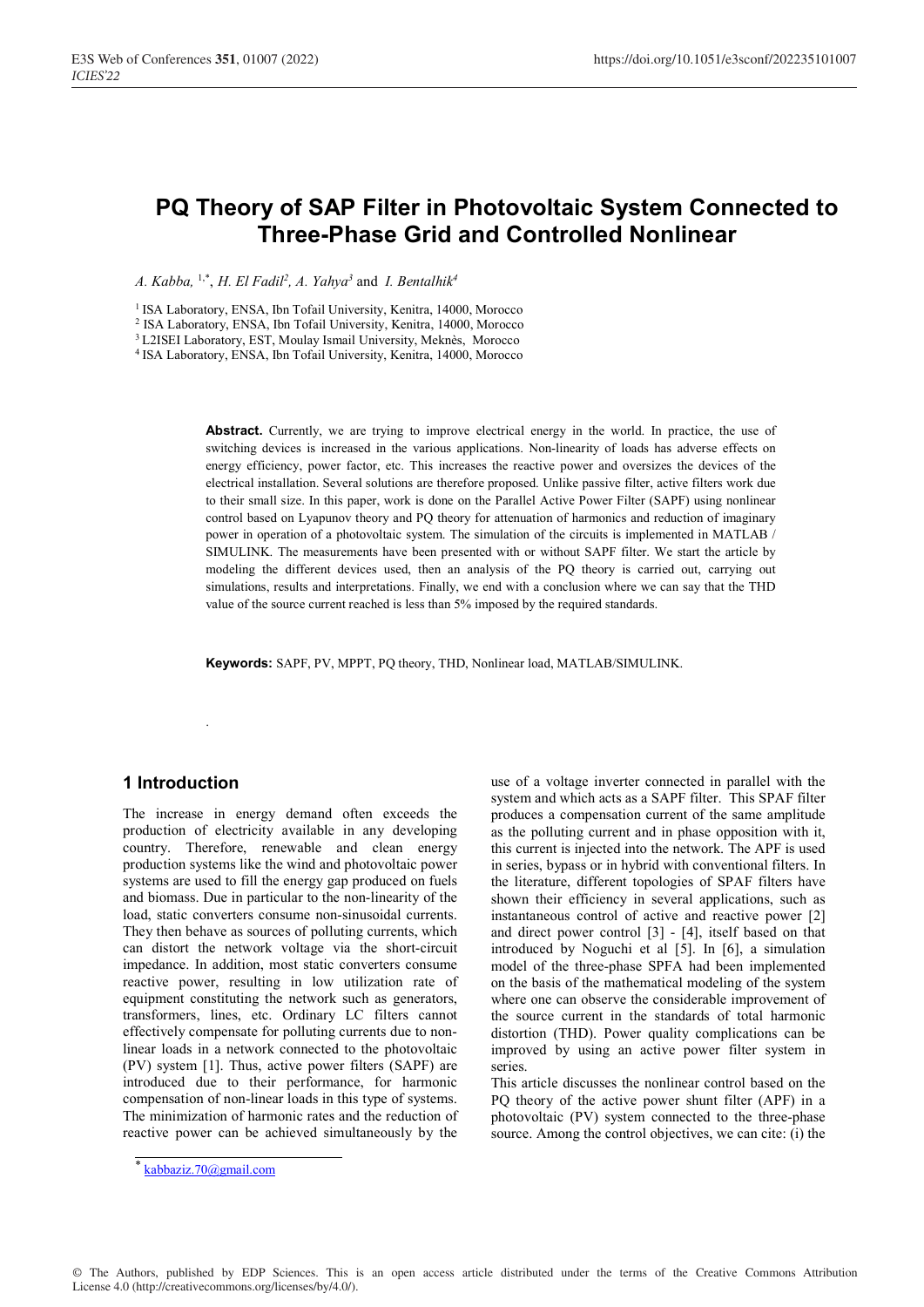simplicity of implementation of the command; (ii) improvement of the source current shape in the total harmonic distortion (THD) standards of the system (the increase in cos (fi) (PFC)) and (iii) the pursuit of power and currents at the irradiation variation profile. It is also shown by a theoretical study that the controller really achieves its objectives, which is justified by the simulation results.

The article includes: a presentation of the system with its modeling, the design of the controller (control laws, generation of reference currents based on the PQ theory and the MPPT) and finally the monitoring performance of the controller are illustrated by the results of the digital simulation presented.

# **2 System presentation and modeling**

#### **2.1. System presentation**

The system presented in this article is illustrated in **Fig. 1.** It consists of a photovoltaic SAPF filter connected to the power source through a common point (PCC) using the Lf coil. The filter is used to reduce the distortion currents produced by the nonlinear load.



**Fig. 1.** Energy system with photovoltaic system and active filter

#### **2.2. PV Generator modeling**

The equivalent assembly to a diode [7] is adopted for the photovoltaic cell. According to the content of the article [7], we can write:

$$
I_{pvc} = I_{phc} - I_{dc} - I_{pc}
$$
\n
$$
I_{pvc} = I_{phc} - I_{0c} \left[ \exp\left(\frac{V_{pvc} + R_S \cdot I_{pvc}}{nKT}\right) - 1 \right] + \frac{V_{pvc} + R_S I_{pvc}}{R_p} (2)
$$

The solar module used is the SHARP NU-183E1, the studied photovoltaic panel comprises 28 chains in series and 14 solar modules connected in parallel.

#### **2.3. Three phase Inverter modeling:**

A photovoltaic system connected to the three-phase network makes it possible to control the injected active and reactive power while monitoring the MPPT point imposed by the photovoltaic source. In this work, we use the spatial vector method which is an algorithm used to achieve the pulse width modulation because this method allows to obtain a good compromise between the reduction of the harmonic content of the voltage produced and the reduction of losses. of commutation. 8]. In addition, the voltage of the photovoltaic source is chosen higher than the peak voltage of the network [9] in order to be able to control the active and reactive power without the need for a DC-DC voltage step-up stage (see Fig. 1), The equations representing the state model of the system studied in the αβ frame of reference are summarized by  $(3)$  -  $(5)$  taking into account the average of the model over a switching period [10], we then obtain:

$$
\frac{di_{\alpha}}{dt} = -\frac{r}{L}i_{\alpha} + \frac{Vpv}{L}\mu_{\alpha} - \frac{1}{L}eg_{\alpha} \qquad (3)
$$
  

$$
\frac{di_{\beta}}{dt} = -\frac{r}{L}i_{\beta} + \frac{Vpv}{L}\mu_{\beta} - \frac{1}{L}eg_{\beta} \qquad (4)
$$
  

$$
\frac{dVpv}{dt} = -\frac{1}{C}(\mu_{\alpha}i_{\alpha} + \mu_{\beta}i_{\beta}) + \frac{1}{C}i_{pv} \qquad (5)
$$

Where the values  $\mu_{\alpha}$  and  $\mu_{\beta}$  denote the averaged values of  $U_a$  and  $U_b$ .

## **3 Controller Design**

#### **3.1. Control laws**

In order to make the reactive power consumed by the network zero, we write:

$$
icx = K
$$
.  $eg_\alpha$  and  $i\beta r = K$ .  $eg_\beta$ 

Where: *K* output of the MPPT system.

Then we define the errors z1 and z2 such that:

$$
z_1 = i_{\alpha} - i_{\alpha}^* \qquad (6)
$$
  
and 
$$
z_2 = i_{\beta} - i_{\beta}^* \qquad (7)
$$

Where:  $i_{\alpha}^* = i_{\alpha ref} + i_{\alpha r}$  and  $i_{\beta}^* = i_{\beta ref} + i_{\beta r}$ ,  $i_{\alpha ref}$ ,  $i_{\beta ref}$ , *iαr* and *iβr* are current reference signals to be determined in the next Subsection.

based on the model  $(3)$  -  $(5)$ , on the objective of canceling the  $z_1$  and  $z_2$  errors, on the currents and ensuring system stability using Lyapunov theory as explained in the article [11], the following control laws were obtained:

$$
u_{\alpha} = -\frac{L}{V_{pv}} \left( -c_1 \cdot (i_{\alpha} - i_{\alpha}^*) + \frac{r}{L} i_{\alpha} + \frac{eg_{\alpha}}{L} + \frac{d(i_{\alpha}^*)}{dt} \right) \tag{8}
$$
  

$$
u_{\beta} = -\frac{L}{V_{pv}} \left( -c_2 \cdot (i_{\beta} - i_{\beta}^*) + \frac{r}{L} i_{\beta} + \frac{eg_{\beta}}{L} + \frac{d(i_{\beta}^*)}{dt} \right) \tag{9}
$$

Where  $c_1$  and  $c_2$  are positive design parameter,  $i_{\alpha ref}$  and *iref* are current reference signals to be determined in the next Subsection.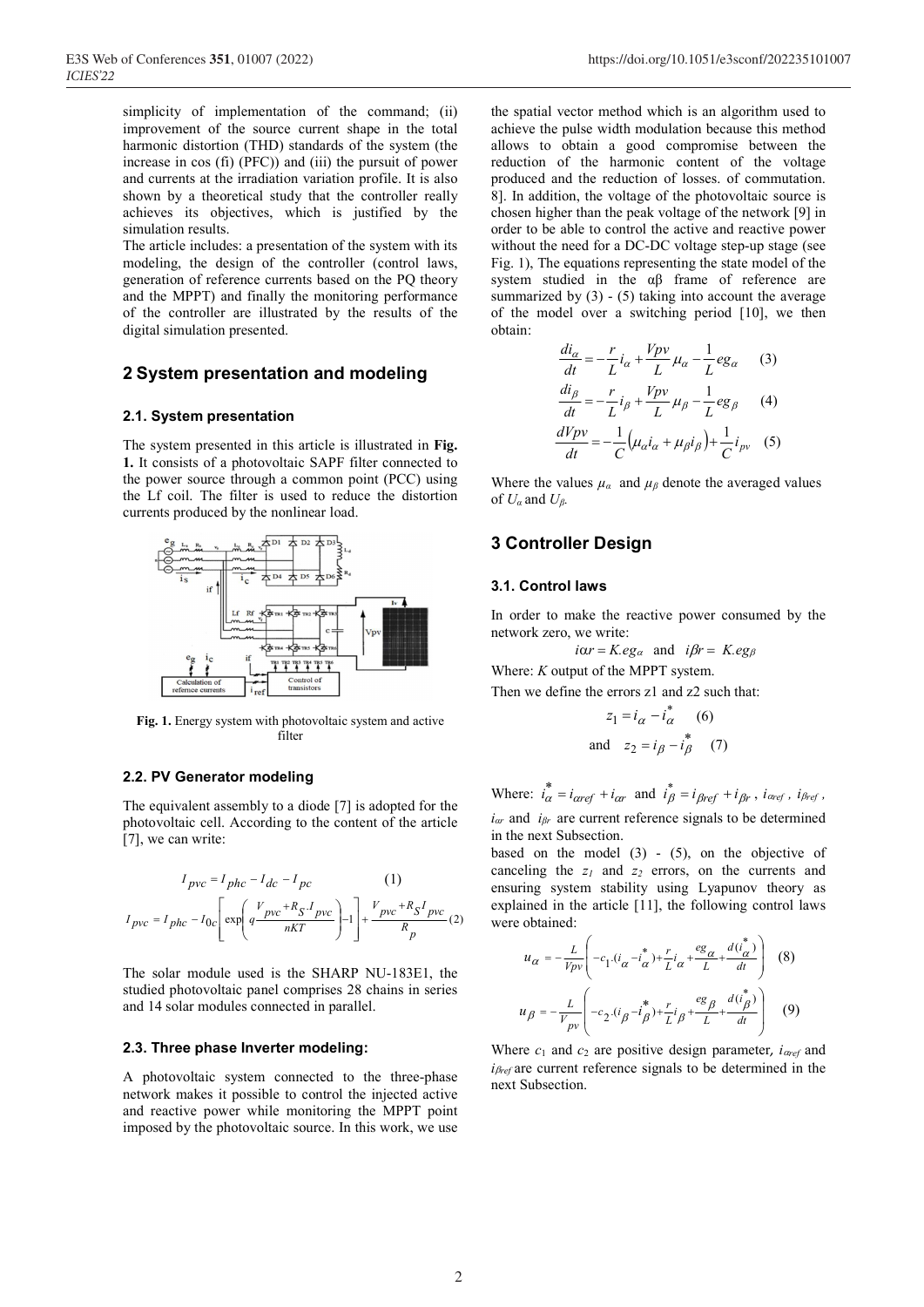## **3.2 Current reference signal generation using PQ theory**

The Concordia transformation defined by equation (10 a)-(10-b) makes it possible to obtain the orthogonal components for the voltages and the currents:

 $v_{\alpha}$ ,  $v_{\beta}$ ,  $i_{\alpha}$  and  $i_{\beta}$ .

$$
\begin{bmatrix} v\alpha \\ v\beta \end{bmatrix} = \sqrt{\frac{2}{3}} \cdot \begin{bmatrix} 1 & -1/2 & -1/2 \\ 0 & \sqrt{3}/2 & \sqrt{3}/2 \end{bmatrix} \cdot \begin{bmatrix} v\alpha \\ v\beta \\ v\gamma \end{bmatrix}
$$
 (10-a)  
and 
$$
\begin{bmatrix} i\alpha \\ i\beta \end{bmatrix} = \sqrt{\frac{2}{3}} \cdot \begin{bmatrix} 1 & -1/2 & -1/2 \\ 0 & \sqrt{3}/2 & \sqrt{3}/2 \end{bmatrix} \cdot \begin{bmatrix} i\alpha \\ ii\beta \end{bmatrix}
$$
 (10-b)

ic

Finally, the reference currents in the abc and  $\alpha\beta$  frame respectively are:

$$
\begin{bmatrix} i_{\alpha ref} \\ i_{\beta ref} \end{bmatrix} = \frac{1}{v_{\alpha}^2 + v_{\beta}^2} \begin{bmatrix} v_{\alpha} & -v_{\beta} \\ v_{\beta} & v_{\alpha} \end{bmatrix} \begin{bmatrix} \tilde{\rho} \\ \bar{q} + \tilde{q} \end{bmatrix}
$$
 (11)  

$$
\begin{bmatrix} i_{\alpha ref} \\ i_{\beta ref} \\ i_{\gamma ref} \end{bmatrix} = \sqrt{\frac{2}{3}} \begin{bmatrix} 1 & 0 \\ -1/2 & \sqrt{3}/2 \\ -1/2 & \sqrt{3}/2 \end{bmatrix} \begin{bmatrix} i_{\alpha ref} \\ i_{\beta ref} \end{bmatrix}
$$
 (12)

By summarizing these different stages developed, the diagram allowing the obtaining of the reference currents using the instantaneous active and reactive power method, is illustrated (see Fig. 2).



**Fig. 2.** Assembly for the identification of reference currents.

#### **3.3. MPPT System**

The maximum power point tracking, often called the MPPT, is an electronic device that looks for the voltage VM and the current IM corresponding to the maximum power PM during the operation of a photovoltaic module, and this in changing environmental conditions. The principle of the algorithm used is to generate a disturbance on the voltage of the PV panel by acting on the duty cycle. In fact, following this disturbance, the power supplied by the PV panel at time t is calculated, then it is compared with that calculated at time (t-1). The implementation of this algorithm in MATLAB / Simulink is given in Fig. 3.



**Fig. 3.** Implementation of the P&O algorithm in Matlab/Simulink software

## **4 Simulation results**

In this study, we will present a numerical simulation analysis under the MATLAB/Simulink environment of the proposed energy system in the presence and absence of the active power filter. The non-linear load is of the three-phase bridge rectifier type with all diodes supplying an R-L load. The results are taken with the data of the components of the table (see Table 1.). The simulation bench is illustrated in Fig. 4.

#### **4.1. Results discussion**

Before the operation of the SAPF filter, the THD of the current in grid is 30.73%, this shows that the load is a source of pollution, (see Fig. 5 and Fig. 6).

The Fig. 7 to Fig. 10 show that implementation of the parallel active power filter makes it possible to have a THD of 2.75%, this shows the efficiency of this real and imaginary power method which is based on the SAPF technique.

The shape of the currents in the electrical network is almost sinusoidal, it is clear that the polluting power is almost zero. The reference currents produced by the PQ theory therefore compensate for the currents caused by the nonlinear load.

The THD value of the source current reached is less than 5% imposed by the required standards.



**Fig. 4.** Simulation bench of controlled SAPF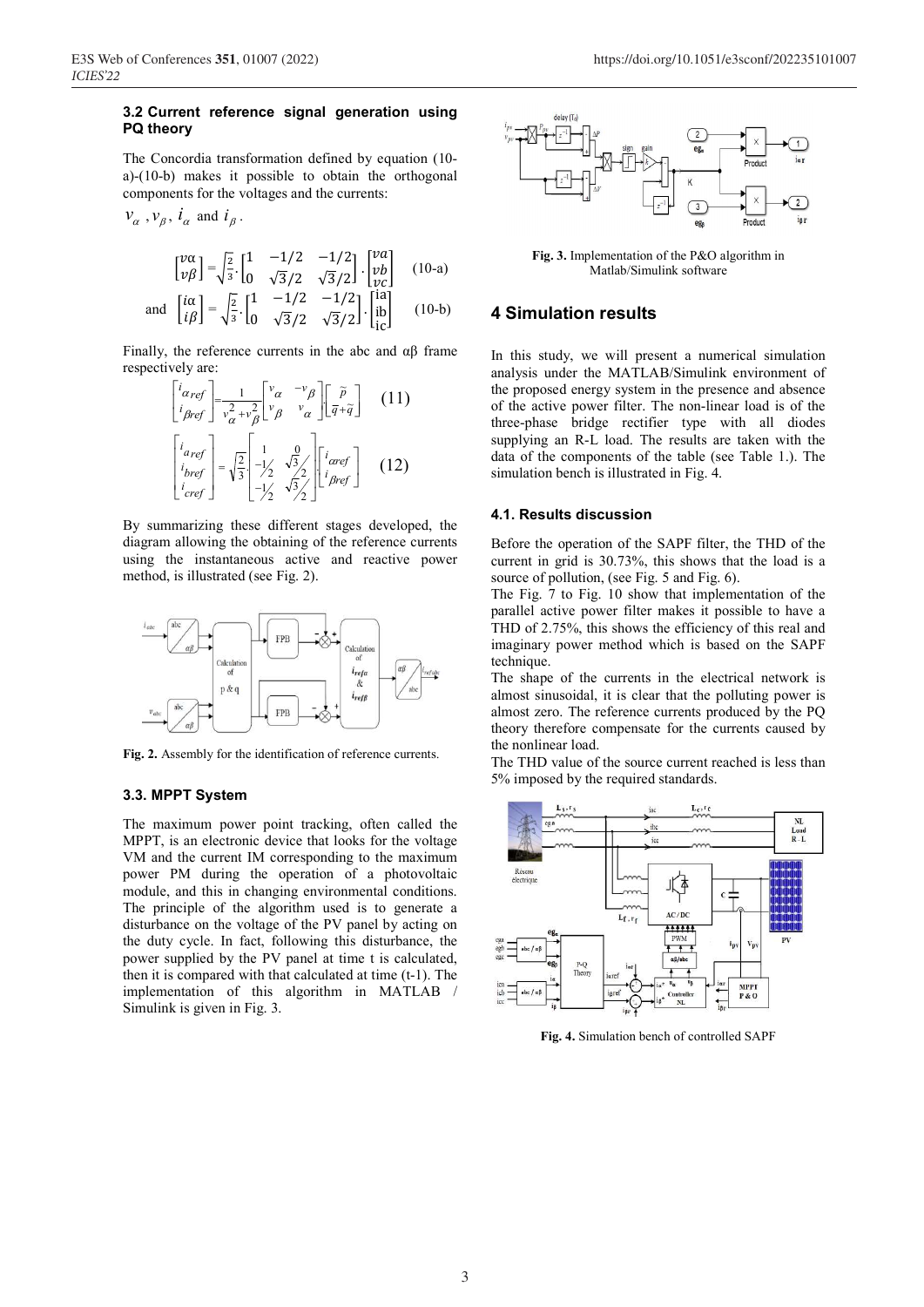**Table 1.** Characteristic of the three-phase controlled system

| <b>Settings</b>       | <b>Symbols</b>                | <b>Values</b>          |
|-----------------------|-------------------------------|------------------------|
| PV panel              | Power PV                      | 71.75 kW               |
| DC Capacitor          | C                             | 3300 µF                |
| Filter inductor       | L, r                          | $3$ mH, $0.2$ $\Omega$ |
| <b>PWM</b>            | Modulation<br>frequency       | $10 \text{ kHz}$       |
| Electrical<br>network | Phase-neutral rms<br>value    | $220 V - 50 Hz$        |
| Non-Linear<br>LOAD    | Bridge rectifier<br>$Lc$ , rc | $30mH$ , $10\Omega$    |
| P & O<br>algorithm    | Td - Step                     | $10^{-4}$ s $- 0.3$ s  |

we observe that the electrical signals i and v of the source have zero phase shift, the current is almost sinusoidal (very low THD), we can say that the source only supplies the active power requested by the circuit (see Fig. 7 and Fig. 10). The SAPF active filter injects a harmonic current of amplitude equal to the harmonic current demanded by the load, but having a phase shift of 180 to compensate for current pollution in the circuit, which makes source current sinusoidal. Power and currents follow the irradiation profile, this shows that the controller used is robust (see Fig. 9 and Fig. 10).

## **4.2. Electric grid characteristics when the SAPF is omitted**



**Fig. 5.** Current in the load



**Fig. 6.** Current THD in the network

#### **4.3. Electric grid characteristics in the presence of the controlled SAPF**



**Fig. 7**. Current Grid with SAPF



**Fig. 8**. Total harmonic distortion for current in grid side

#### **4.4. SAPF behavior in the presence of solar irradiance changes**

For an irradiation profile starting at 1001 W/m<sup>2</sup>, then 801  $W/m<sup>2</sup>$  from 0.1s and finally 1200  $W/m<sup>2</sup>$  from 0.16s, the results are:



**Fig. 9.** Power PV corresponding to the irradiation profile



**Fig. 10.** Curent grid corresponding to the irradiation profile